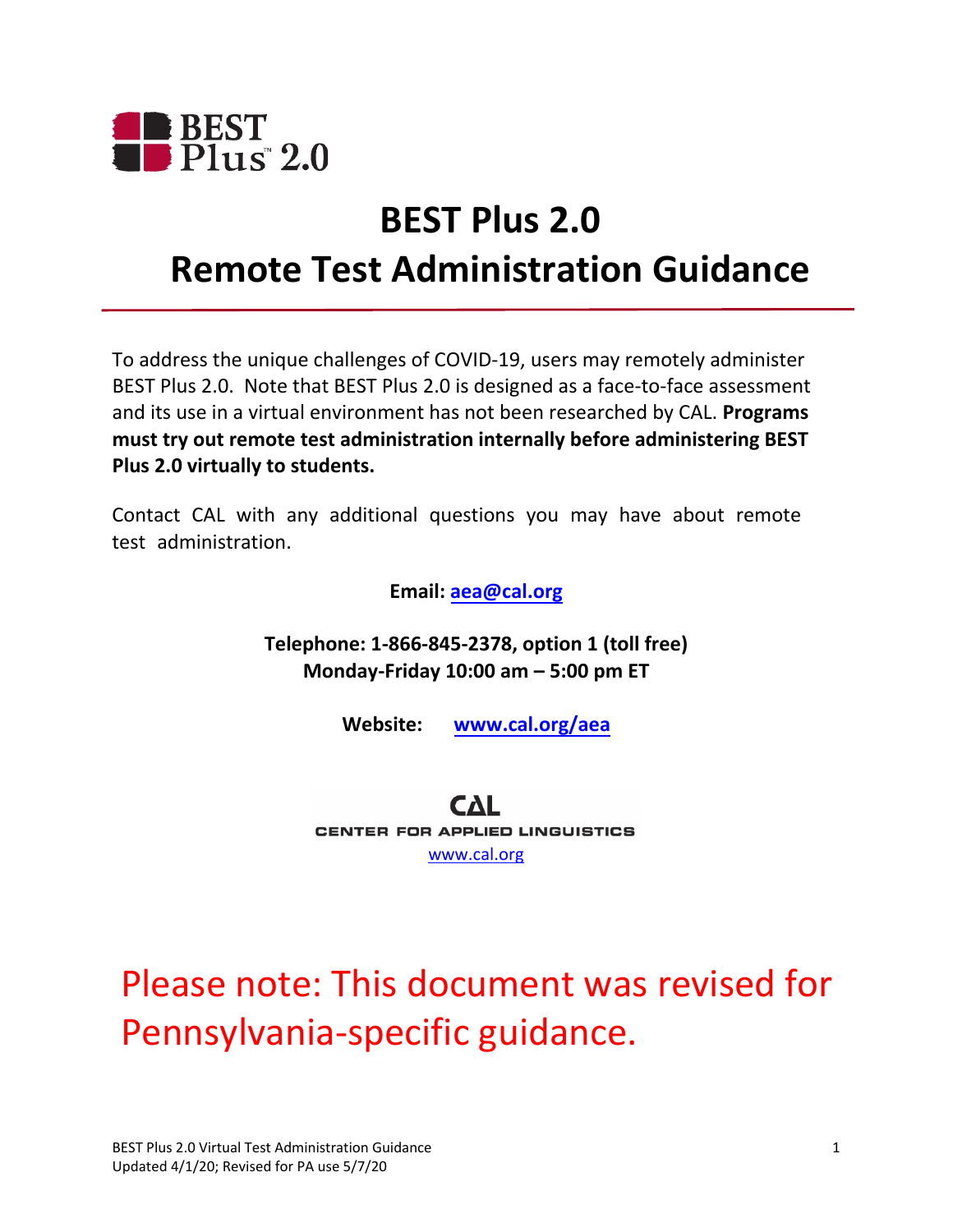#### **I. Overview**

Remote test administration of BEST Plus 2.0 may be desirable if programs are providing virtual adult education services during COVID-19 and need to conduct pre- and post-testing of gains, or for programs that are conducting intake testing remotely.

Programs must use video technology to connect test administrators and students in order to most closely reflect face-to-face conditions. BEST Plus 2.0 may not be administered over the phone. Virtual test administration should only be conducted by trained BEST Plus 2.0 administrators.

For the computer-based version of BEST Plus 2.0, we recommend that test administrators use two devices: one to display the video-based connection (e.g., call or conference) with the student, and a second device to run the BEST Plus 2.0 software. If two devices aren't available to the test administrator, then a single device can be used. Students must also use a videoenabled device.

For the print-based version of BEST Plus 2.0, both the test administrator and the student use a device for the video-based connection.

## **II. Selecting a Video Conferencing Platform**

A variety of video call or conferencing platforms are available. We recommend that programs select a video conferencing platform that will be easy for students to access and use.

When selecting a platform for testing, the following considerations may be helpful:

- What video conferencing platforms are used instructionally within your program?
- Can test administrators and students easily access the video conferencing platform using the devices they have available?
- Does the platform require any materials to be downloaded?
- Will the student be required to register or log in to use the platform?
- Do meetings have a time limit that could affect testing?
- Is the platform easy to use and navigate (across different types of devices)?
- Are there any internet speed requirements or data use issues that could cause challenges for test administrators or students?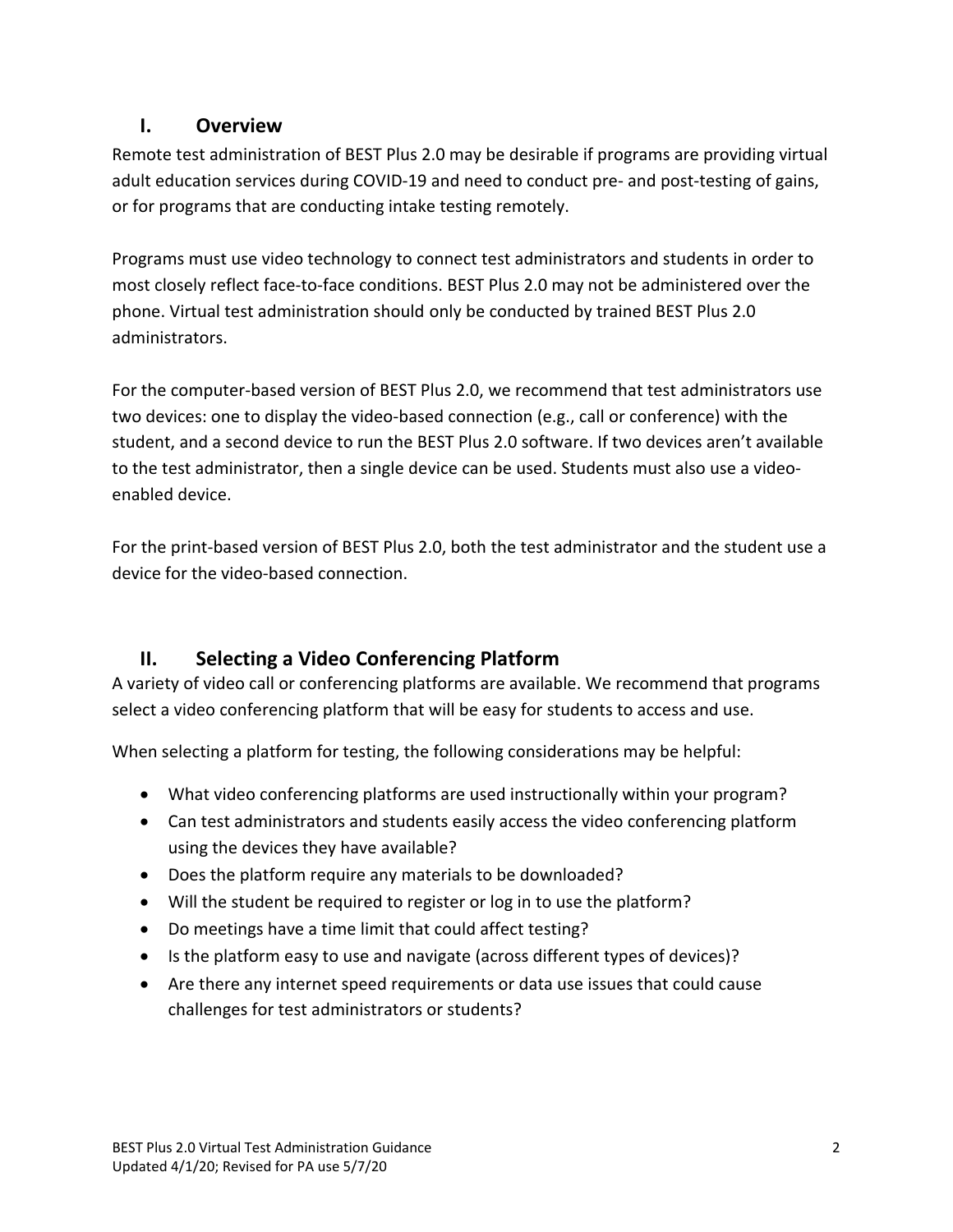### **III. Practicing Virtual Test Administration**

Staff must be certified in remote proctoring by working with a Division-designated expert. You may also want to practice using the technology prior to assessing any students to ensure that the technology works as expected and that local test administrators are able to effectively administer the test in this format. If possible, try out devices that students may use to take the test. This is also an opportunity to ensure sufficient internet speed to avoid glitches or disconnections during the test.

#### **IV. Preparing Students**

Before the virtual test administration, meet with students online to prepare them by providing clear information about what technology will be used. If students need to download the platform or register, this can be done in advance. Inform students that they should complete the test in a quiet place free from distractions and away from others. Additionally, inform students that audio or video recording of the test session is not allowed.

#### **V. Identity Verification and Test Security in a Virtual Environment**

 the student's identity over video. If the student is not known to the test administrator (e.g., At the beginning of a test session, the test administrator should verify the student's identity. If the student is already known to the test administrator, the test administrator can visually verify when being used for intake testing), then local identity verification procedures can be used at the start of the test session.

To maintain test security, video conferencing links or invitations should be sent only to the student being tested and not posted or shared elsewhere. Both the student and the test administrator should complete the test in a quiet, private location away from others. Do not video or audio record test sessions.

#### **VI. Virtual Test Administration**

Ensure test administration conditions are free of outside distractions for both the student and the test administrator.

 Plan ahead for how you will respond to video or technical glitches and communicate plans clearly to students:

- If there is a technical glitch that disrupts audio or video while a test administrator is delivering a prompt, the prompt can be repeated without any score penalty to the student (i.e., the student can still receive a score of 2 for Listening Comprehension).
- If a video conference is dropped or ends unexpectedly because of a technical disruption, restart the call as soon as possible and continue with the test. If it is not possible to resume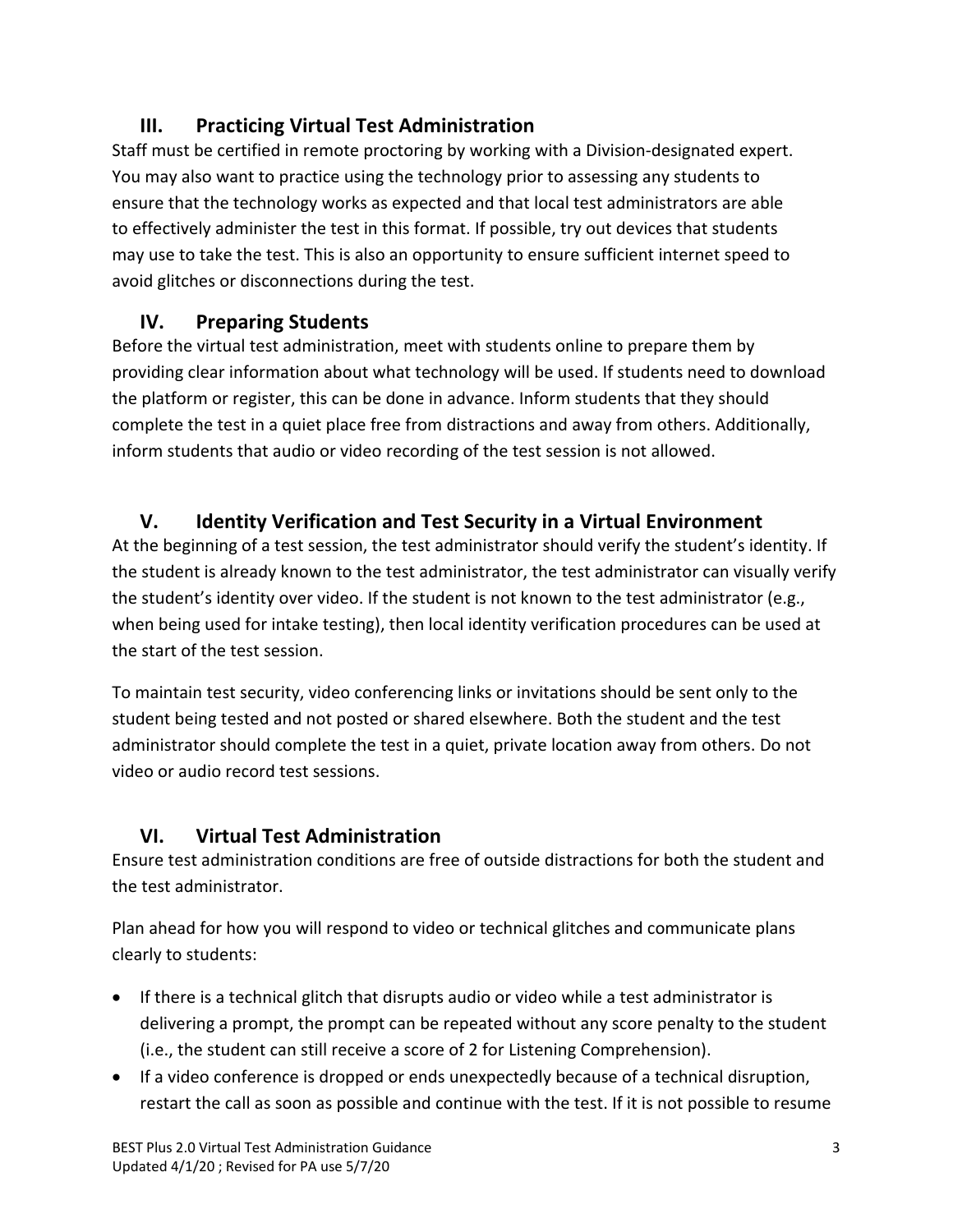the video conference immediately, then the test session should be restarted from the beginning at a later time.

When administering BEST Plus 2.0 remotely, tasks with picture cues can be administered by holding up the video conferencing device to the screen with the picture cue (if the test administrator is using two devices); using a screen share function (if the test administrator is using a single device); or, for print-based versions, holding up the Picture Cue booklet for the student to see. In all cases, it is important that the student clearly see the picture. If the student cannot do so, then picture cue tasks should be skipped within the test software (i.e., do not enter any scores and continue to the next question).

#### **VII. OCTAE Requirements for Virtual Test Administration**

This section provides recommendations for meeting virtual testing requirements from the U.S. Department of Education Office of Career, Technical, and Adult Education (OCTAE) to State Directors of Adult Education.

According to [a memo \(](https://www2.ed.gov/about/offices/list/ovae/pi/AdultEd/octae-program-memo-20-3.pdf)dated March 27, 2020), states may choose to implement virtual testing if specified conditions can be met:

 *that choose to use this flexibility must have procedures to ensure that (1) the student States may choose to develop procedures to implement virtual test proctoring. States who is testing can be properly identified, (2) any approved test (i.e., any test determined suitable for use in the NRS) that is used is properly secured, and (3) the virtual proctor can properly administer the test.* 

Table 1 outlines recommendations for meeting these requirements when virtually administering BEST Plus 2.0.